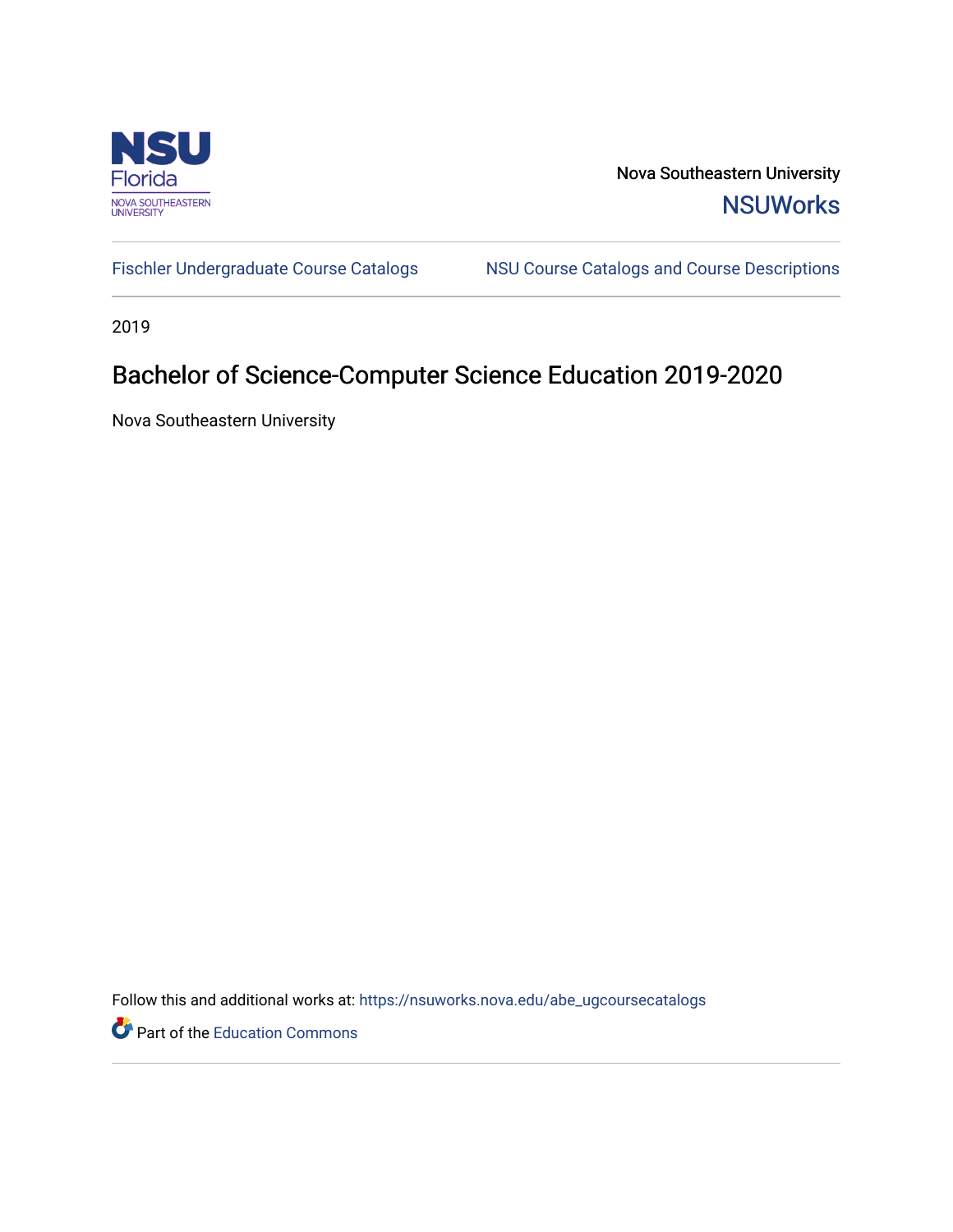

## **ABRAHAM S. FISCHLER COLLEGE OF EDUCATION DEGREE CURRICULUM SHEET | 2019-2020 CATALOG BACHELOR OF SCIENCE - COMPUTER SCIENCE EDUCATION**

| <b>FIRST YEAR SEMINAR</b>                              |                   | <b>MAJOR</b>                                                                  |                |
|--------------------------------------------------------|-------------------|-------------------------------------------------------------------------------|----------------|
| UNIV 1000: First Year Seminar                          | 3                 | Course                                                                        | Cred           |
| <b>Total First Year Seminar Credits</b>                | 3                 | EDUC 2500: Education Pre-Enrollment Seminar                                   | $\Omega$       |
|                                                        |                   | EDUC 2010F: Foundations of Education                                          |                |
|                                                        |                   | ESOL 2903F: Cross-Cultural Studies                                            |                |
| Area/Course                                            | Credits Frequency | ESOL 3340F: Survey of TESOL for Teachers                                      | 3              |
| <b>Written Composition</b>                             |                   | EDUC 3350F: Survey of Exceptional Student Education                           | 3              |
| 6 credits at or above COMP 1500                        |                   | CSIS 1800: Introduction to Computer and Information 9                         | $\mathfrak{Z}$ |
| Open Written Composition                               | 3                 | CSIS 2101: Fundamentals of Computer Programming                               | $\overline{4}$ |
| Open Written Composition                               | 3                 | EDUC 3525F: Practices of Instruction                                          | 3              |
|                                                        |                   | EDUC 3535F: Educational Assessment                                            |                |
| Mathematics                                            |                   | CSIS 2050: Discrete Mathematics                                               |                |
| 6 credits                                              |                   | EDUC 4010F: Foundations of Curriculum Development                             | 3              |
| MATH 2100: Calculus I                                  | $\overline{4}$    | CSIS 3101: Advanced Computer Programming                                      |                |
| MATH 2200: Calculus II                                 | $\overline{4}$    | CSIS 3400: Data Structures                                                    |                |
| Arts and Humanities                                    |                   | SECE 4320F: Secondary Classroom Management                                    |                |
| 6 credits in HIST, ARTS, PHIL, HUMN, LITR, THEA, FILM, |                   |                                                                               |                |
| MUSC, DANC, WRIT, foreign language                     |                   | CSIS 3020: Web Programming and Design                                         |                |
| HIST 1030 or HIST 1040 (preferred)                     | 3                 | CSIS 4020: Mobile Computing                                                   |                |
| Open Arts and Humanities                               | 3                 | SECE 4560F: Methods of Teaching Secondary Reading                             |                |
| Social and Behavioral Sciences                         |                   | CSIS: 3750: Software Engineering                                              |                |
| 6 credits in PSYC, SOCL, ANTH, ECN, COMM, GEOG,        |                   | SECE 4380F: Methods of Teaching Computer Science                              |                |
| GEST, INST, POLS<br>Open Social and Behavioral Science | 3                 | ESOL 4565F: Second Language Learning<br>EDUC 4510F: Race, Society, and Ethics |                |
| Open Social and Behavioral Science                     | 3                 | <b>CSIS 4010: Computer Security</b>                                           |                |
| Science                                                |                   | CSEA 4570: Computer Science Education Internship                              | 12             |
| 6 credits in BIOL, MBIO, CHEM, SCIE, ENVS, PHYS        |                   | Florida Teacher Cert. Exam. - Gen. Knowledge Te                               |                |
| Open Science                                           | 3                 | Florida Teacher Cert. Exam. - Subject Area Examinatio                         |                |
| Open Science                                           | 3                 | Florida Teacher Cert. Exam. - Professional Educator Test                      |                |
| <b>Total General Education Credits</b>                 | 32                | <b>Total Major Credits</b>                                                    | 80             |

|                    | <b>MAJOR</b>                                                                                        |          |                   |
|--------------------|-----------------------------------------------------------------------------------------------------|----------|-------------------|
| 3                  | Course                                                                                              | Credits  | Frequency         |
| 3                  | <b>EDUC 2500: Education Pre-Enrollment Seminar</b>                                                  | $\Omega$ | FW                |
|                    | EDUC 2010F: Foundations of Education                                                                | 3        | F                 |
|                    | <b>ESOL 2903F: Cross-Cultural Studies</b>                                                           | 3        | F                 |
| dits:<br>Frequency | ESOL 3340F: Survey of TESOL for Teachers                                                            | 3        | W                 |
|                    | EDUC 3350F: Survey of Exceptional Student Education                                                 | 3        | W                 |
|                    | CSIS 1800: Introduction to Computer and Information 9                                               | 3        | FW                |
| 3                  | CSIS 2101: Fundamentals of Computer Programming                                                     | 4        | FW                |
| 3                  | EDUC 3525F: Practices of Instruction                                                                | 3        | F                 |
|                    | EDUC 3535F: Educational Assessment                                                                  | 3        | F                 |
|                    | CSIS 2050: Discrete Mathematics                                                                     | 4        | FW                |
|                    | EDUC 4010F: Foundations of Curriculum Development                                                   | 3        | FW                |
|                    | CSIS 3101: Advanced Computer Programming                                                            | 4        | W                 |
| 4                  | CSIS 3400: Data Structures                                                                          | 3        | FW                |
|                    | SECE 4320F: Secondary Classroom Management                                                          | 3        | F                 |
|                    | CSIS 3020: Web Programming and Design                                                               | 3        | F                 |
| 3                  | CSIS 4020: Mobile Computing                                                                         | 3        | W                 |
| 3                  | SECE 4560F: Methods of Teaching Secondary Reading                                                   | 3        | W                 |
|                    | CSIS: 3750: Software Engineering                                                                    | 4        | W                 |
|                    | SECE 4380F: Methods of Teaching Computer Science                                                    | 3        | $\mathbf{F}$      |
|                    | ESOL 4565F: Second Language Learning                                                                | 3        | F<br>$\mathbf{F}$ |
| 3                  | <b>EDUC 4510F: Race, Society, and Ethics</b>                                                        | 3        |                   |
|                    | <b>CSIS 4010: Computer Security</b>                                                                 | 3        | F<br>FW           |
|                    | CSEA 4570: Computer Science Education Internship<br>Florida Teacher Cert. Exam. - Gen. Knowledge Tı | 12       |                   |
| 3                  | Florida Teacher Cert. Exam. - Subject Area Examinatio                                               |          |                   |
| 3                  | Florida Teacher Cert. Exam. - Professional Educator Test                                            |          |                   |
| $\overline{32}$    | <b>Total Major Credits</b>                                                                          | 80       |                   |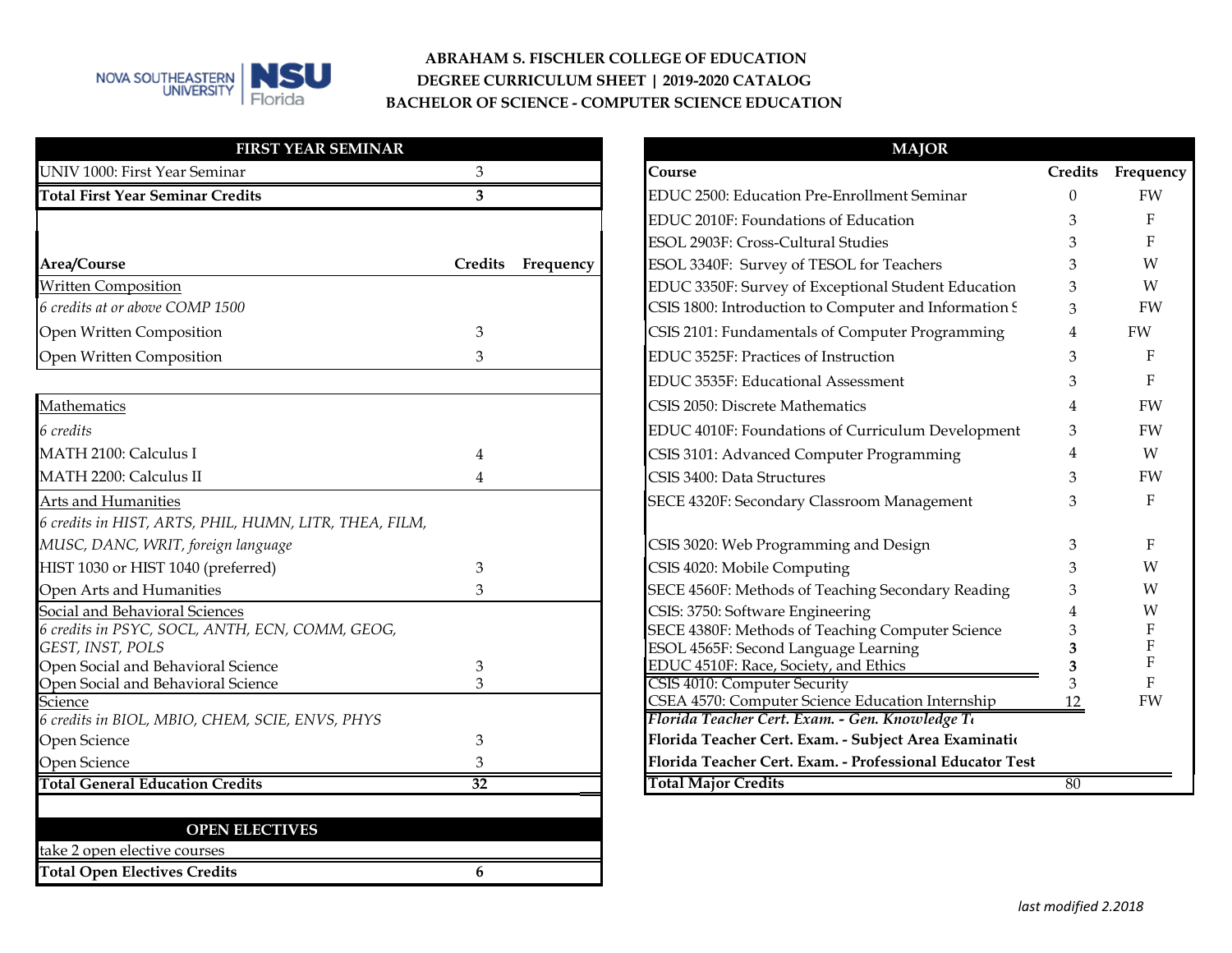**TOTAL CREDITS: 120**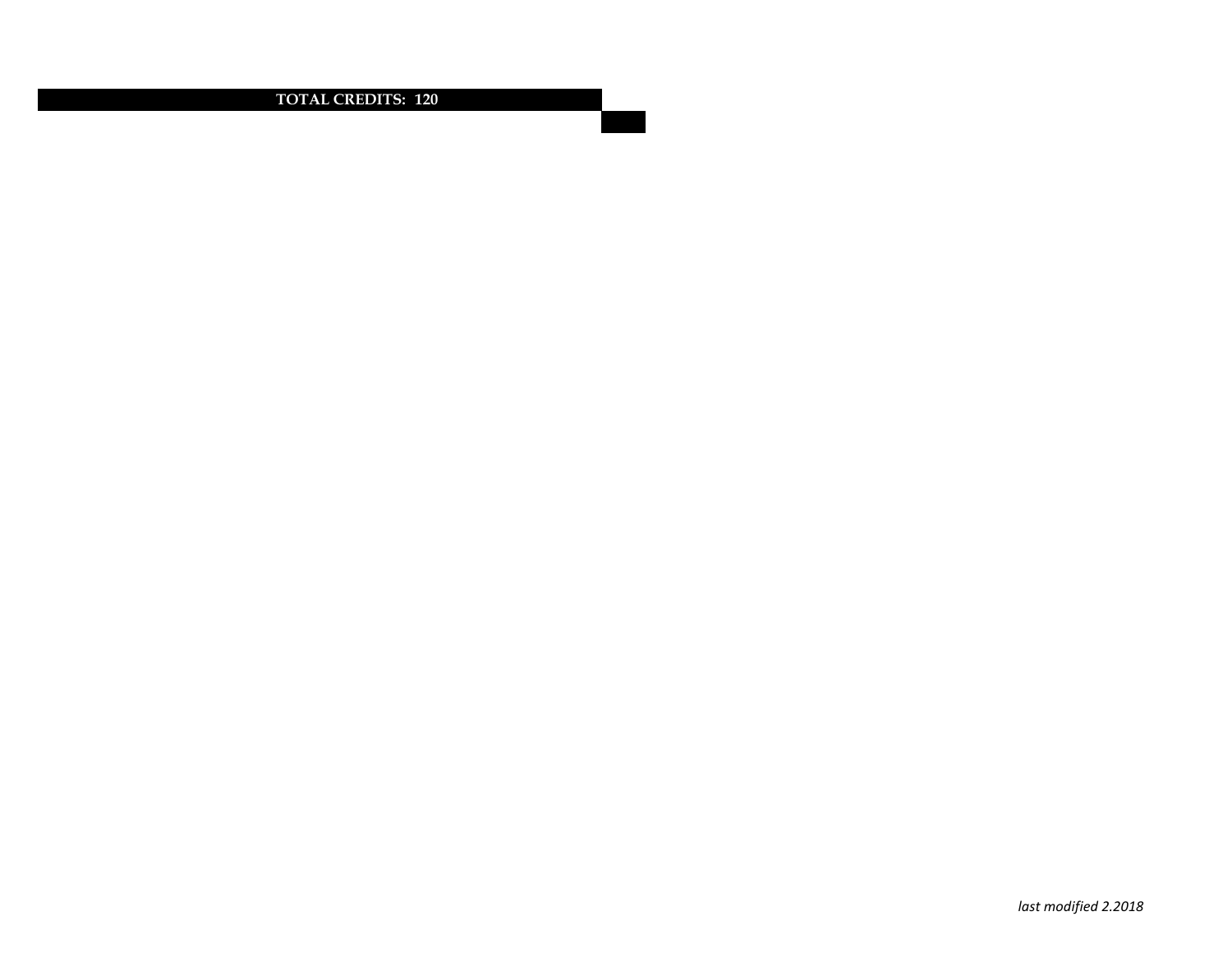

## **SAMPLE FOUR YEAR CURRICULUM | 2019-2020 CATALOG ABRAHAM S. FISCHLER COLLEGE OF EDUCATION & SCHOOL OF CRIMINAL JUSTICE SECONDARY COMPUTER SCIENCE EDUCATION DEGREE CURRICULUM SHEET | 2019-2020 CATALOG**

| Freshman Year                                         |         |                                                   |         |  |
|-------------------------------------------------------|---------|---------------------------------------------------|---------|--|
| Fall                                                  |         | Winter                                            |         |  |
| Course                                                | Credits | Course                                            | Credits |  |
| UNIV 1000: First Year Seminar                         |         | COMP 2000 or COMP 2020 (Open Written Composition) | 3       |  |
| EDUC 2500: Educaton Pre-Enrollment Seminar            |         | HIST 1030 or HIST 1040 (preferred)                |         |  |
| COMP 1500: College Writing (Open Written Composition) |         | ESOL 3340F: Survey of TESOL for Teachers          |         |  |
| MATH 2100: Calculus I                                 |         | EDUC 3535F: Educational Assessment                |         |  |
| EDUC 2010F: Foundations of Education                  |         | MATH 2200: Calculus II                            |         |  |
| ESOL 2903F: Cross Cultural Studies                    |         |                                                   |         |  |

| <b>Total Credits</b>                                        | 16             | <b>Total Credits</b>                              |         |
|-------------------------------------------------------------|----------------|---------------------------------------------------|---------|
|                                                             | Sophomore Year |                                                   |         |
| Fall                                                        |                | Winter                                            |         |
| Course                                                      | Credits        | Course                                            | Credits |
| Social and Behavioral Science                               |                | Open Science                                      |         |
| CSIS 1800: Introduction to Computer and Information Science |                | Open Science                                      |         |
| CSIS 2101: Fundamentals of Computer Programming             |                | CSIS 2050: Discrete Mathematics                   |         |
| EDUC 3350F: Survey of Exceptional Student Education         |                | EDUC 4010F: Foundations of Curriculum Development |         |
| EDUC 3525F: Practices of Instruction                        |                | CSIS 3101: Advanced Computer Programming          |         |

|                                            |                    | Florida Teacher Cert. Exam. - Gen. Knowledge Test |         |
|--------------------------------------------|--------------------|---------------------------------------------------|---------|
| <b>Total Credits</b>                       | 16                 | <b>Total Credits</b>                              |         |
|                                            | <b>Iunior Year</b> |                                                   |         |
| Fall                                       |                    | Winter                                            |         |
| Course                                     | Credits            | Course                                            | Credits |
| Social and Behavioral Science              |                    | CSIS 4020: Mobile Computing                       |         |
| Open Arts and Humanities                   |                    | Elective                                          |         |
| CSIS 3400: Data Structures                 |                    | SECE 4560F: Methods of Teaching Secondary Reading |         |
| SECE 4320F: Secondary Classroom Management |                    | CSIS 3750: Software Engineering                   |         |
| CSIS 3020: Web Programming                 |                    | Elective                                          |         |

| <b>Total Credits</b>                             | 15                 | <b>Total Credits</b>                             | 16      |
|--------------------------------------------------|--------------------|--------------------------------------------------|---------|
|                                                  | <b>Senior Year</b> |                                                  |         |
| Fall                                             |                    | Winter                                           |         |
| Course                                           | Credits            | Course                                           | Credits |
|                                                  |                    | CSEA 4570: Computer Science Education Internship | 12      |
| SECE 4380F: Methods of Teaching Computer Science |                    |                                                  |         |
| ESOL 4565F: Second Language Learning             |                    |                                                  |         |
| EDUC 4510F: Race, Society, and Ethics            |                    |                                                  |         |
| CSIS 4010: Computer Security                     |                    |                                                  |         |
|                                                  |                    |                                                  |         |

**Florida Teacher Cert. Exam. - Subject Area Examination**

**Florida Teacher Cert. Exam. - Professional Educator Test**

| <b>Total Credits</b> | -<br>--                   | $\cdots$<br>Total<br>l Credits | $\sim$<br>-- |
|----------------------|---------------------------|--------------------------------|--------------|
|                      | <b>TOTAL CREDITS: 120</b> |                                |              |